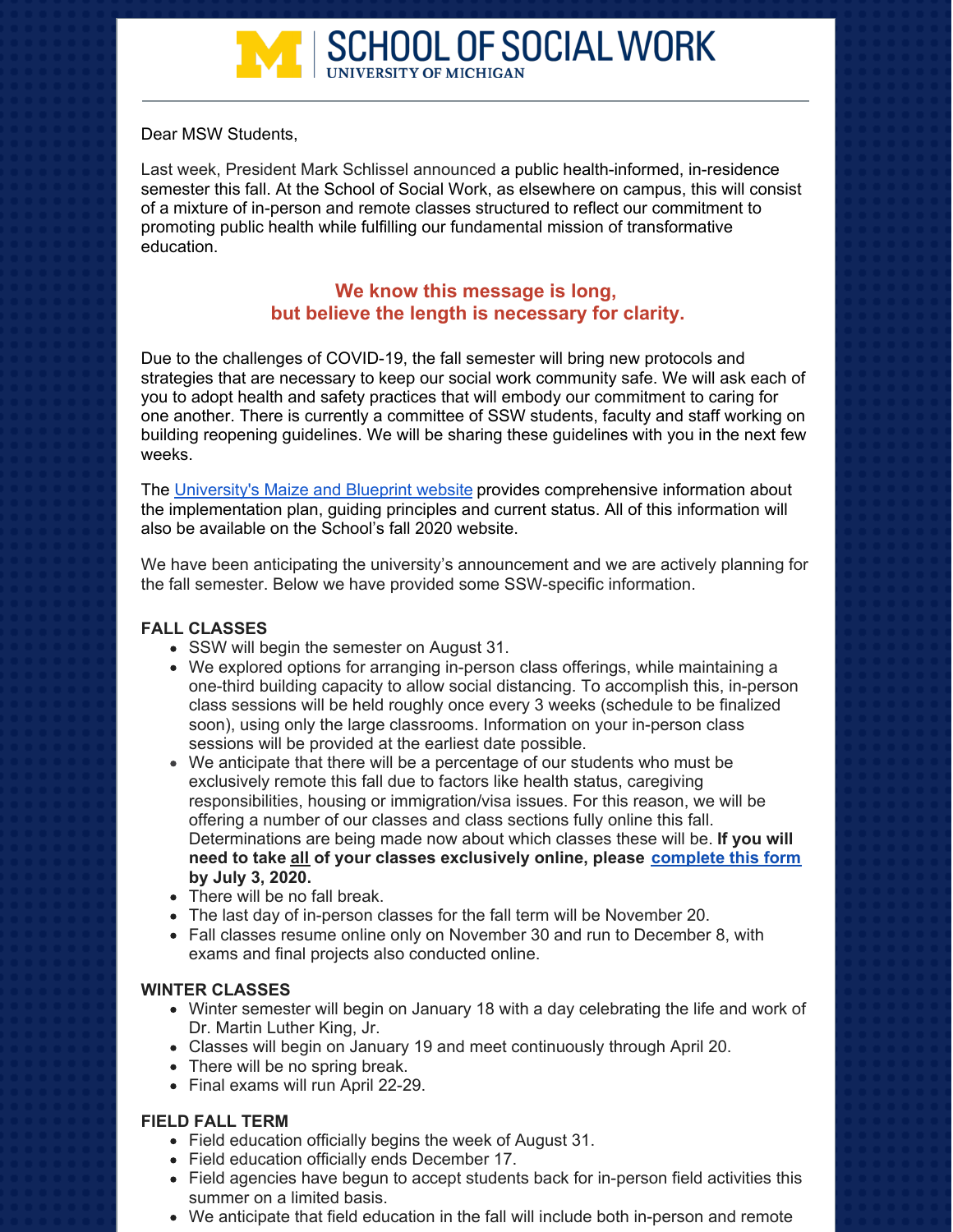- learning activities, depending on the field site.
- In-person field education will include public health and safety measures specific to the field site.
- Entirely remote field education for fall term is a potential option. If you are interested in this, please contact your field faculty. **If you will need to complete field remotely, please [complete](https://docs.google.com/forms/d/e/1FAIpQLSeMlMwHN9mmUtrQQAm2ic0Y1kedyoqpUy1YH_YlI6gnsVjIWQ/viewform?vc=0&c=0&w=1) this form by July 3, 2020. You may use the Field [Decision-Making](https://umich.app.box.com/s/uqeoly0uzzklvhbvewner36u5r6ep72q) Tool to help guide you.**
- Out-of-sequence field options can also be considered and should be discussed with your field faculty and/or the field office.

### **FIELD WINTER TERM**

- Field education officially begins the week of January 18.
- Field education officially ends April 24.
- We anticipate that field education in the winter may include both in-person and remote learning activities depending on the field site.
- In-person field education will include public health and safety measures specific to the field site.
- Entirely remote field education for winter term is a potential option and should be discussed with the field office this fall. **Use the Field [Decision-Making](https://umich.app.box.com/s/uqeoly0uzzklvhbvewner36u5r6ep72q) Tool to help guide you.**

### **TUITION**

Our tuition is set by the University Regents and not the School of Social Work. The level of instruction and course content will remain consistent across formats. Central Student Government at The University of Michigan has surveyed students to learn more about COVID-related tuition concerns. For more information, go to: <https://www.csg.umich.edu/>.

### **STUDENT EMERGENCY FUND**

The School of Social Work Student Emergency Fund helps students with food, transportation, housing and other needs. Additionally, The University of Michigan Office of Financial Aid may be able to assist you with certain COVID-related costs, including critical technology needs. To learn more about emergency funding assistance, please contact Cerise Carrington in our Office of Student Services at [\(cmcar@umich.edu](mailto:cmcar@umich.edu)).

### **PREVENTION & CARE**

Our collective safety requires we all do our part by practicing robust personal hygiene habits, wearing a face covering when appropriate, maintaining a physical distance of 6 feet and staying home when sick.

- Per the State of Michigan Executive order, any individual able to medically tolerate a face covering must wear a covering over your nose and mouth — such as a mask, scarf or bandana in a building.
- U-M has developed a health [screening](https://healthscreen.umich.edu/) too[l](https://healthscreen.umich.edu/) to test for infection, support selfmonitoring and comply with any statewide executive orders that may be in effect.
- U-M will provide a kit for each student including masks and hand sanitizer.
- U-M custodial teams will increase the cleaning frequency of high-touch surfaces in common spaces using disinfectants.
- Everyone is encouraged to clean and disinfect tables and chairs in classrooms and common areas after use.

## **@ SSW BUILDING**

*Remember, the School of Social Work Building is currently closed and only critical/essential workers may enter the building.*

### **FALL PROTOCOLS**

- Stay home if you are sick.
- You can only enter the building from the main entrance at the corner of South University and East University.
- Upon entry, you will be asked to participate in a brief screening process which includes 5 questions and a temperature check.
- **Everyone entering the building must complete the U-M Health [Screen](https://healthscreen.umich.edu/) app once a** day.
- To avoid delays, please complete the online health [screening](https://healthscreen.umich.edu/) in line and be ready to present the completed screen to the person monitoring the door.
- To reduce person-to-person contact, there will be new traffic patterns in the building and new signage.
- Restrooms and classrooms are being reconfigured to allow for social distancing.